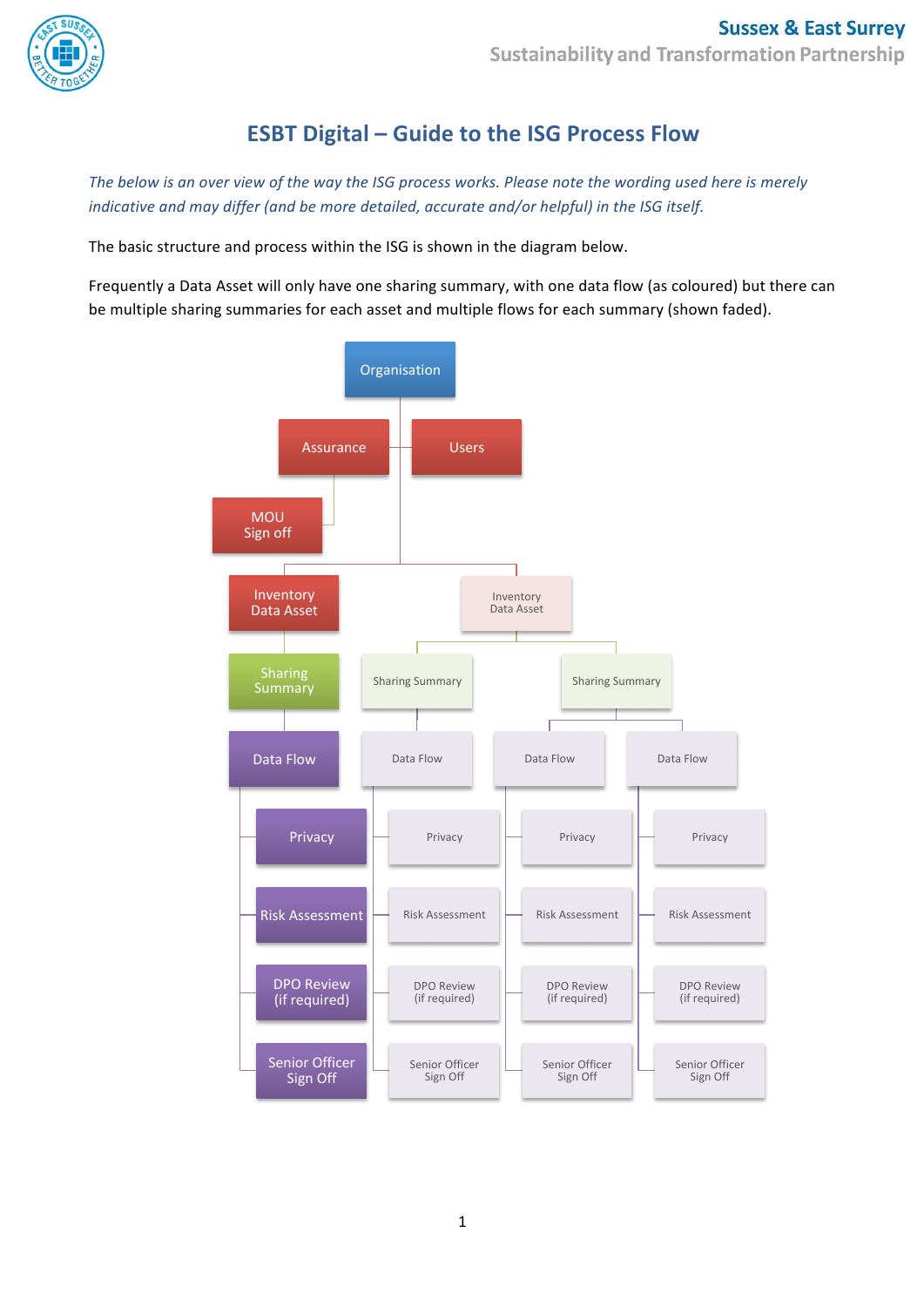## **ORGANISATION - (set-up)**

- Create organisation
- Add users in Roles
- Complete assurance
- Sign MOU (Senior Officer confirms organisation will act as they say)

### **INVENTORY** - (a record of organisational data assets)

- Organisational decision whether to list all data assets or just those used in ISG sharing
- Summary details of data asset a with ability to upload any relevant, associated files

At this point you may have an idea you may wish to share information.

- The Data Sharing summary describes what you are proposing, with whom and why.
- The Data Flow describes how you are proposing to share it.

Having established this basic information, it moves to the Privacy section.

----------------------------------------------------------------------------------------------------------------------------------------

----------------------------------------------------------------------------------------------------------------------------------------

## **DATA SHARING section**

#### **Data Sharing Summary**

This section describes, at a high level, what is proposed to be shared, between whom and for what purpose.

- Who should see this Sharing Summary
- Who might be involved on the sharing
- IS a Data Asset (in ICR) linked to the sharing
- Why are you proposing to share, for what purpose
- What is the Legal Gateway for sharing
- What information will you be sharing
	- $\circ$  (inc Personal and SC Personal data items and applicable Art 6 or Art 9 condition)
- Specify which data fields
- What are the benefits to sharing
- In what format is the data being shared
- Who are the data subjects
- Who will access the information in the receiving organisation
- Give a review cycle/date
- Upload any relevant, associated files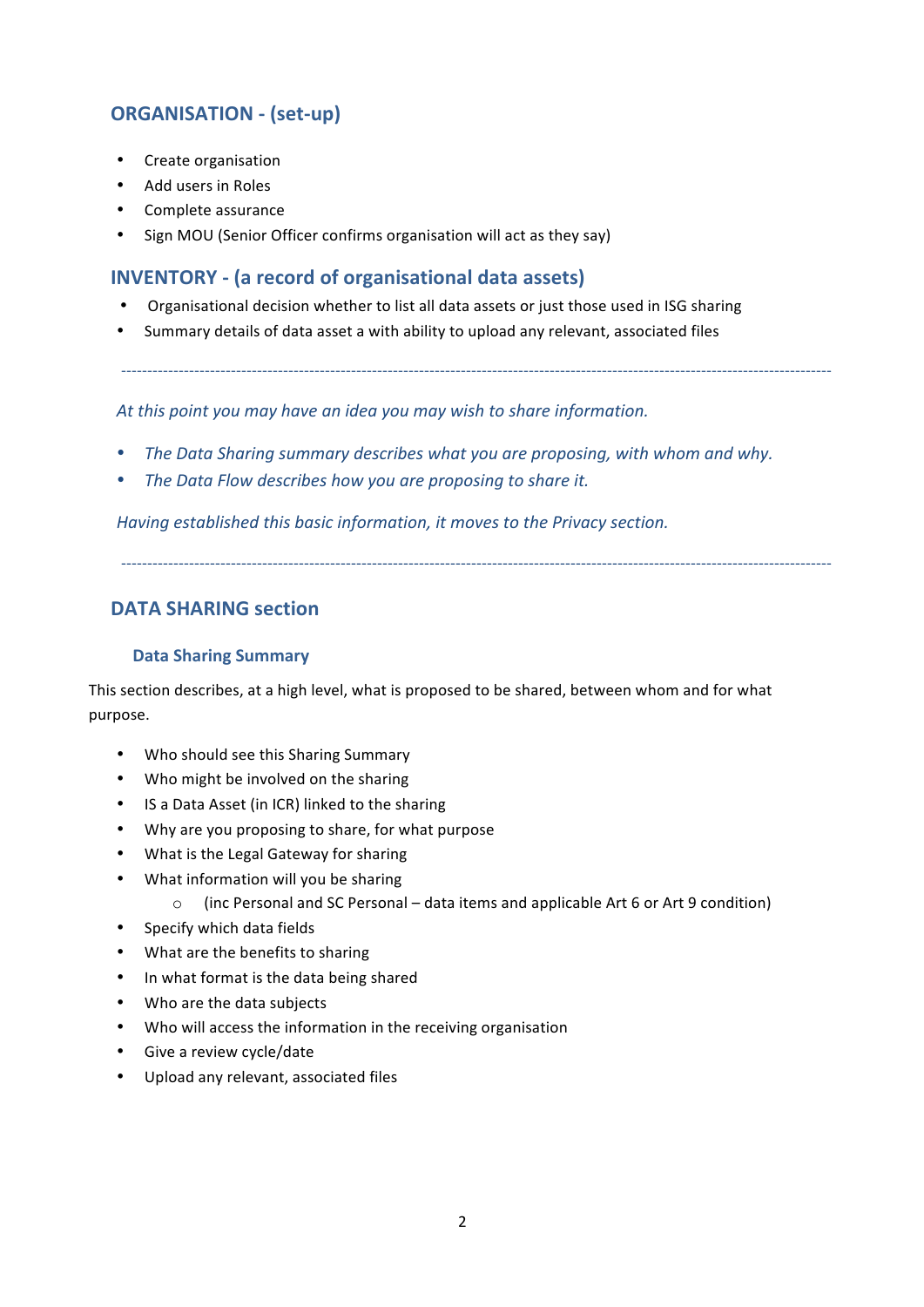#### **Data Flow detail** *(within a Data Sharing Summary)*

#### (there can be several of these under each sharing summary, although commonly there is only one)

This section describes, how you are proposing to share the information. The ability to have multiple Data Flows allows you to share the same information in different ways with different organisations (or groups of organisations).

- Who should see this data flow
- Which organisations are involved
- Direction of the flow: outbound/inward/both, is it inside/outside UK/EU/Internal onsite/offsite
- Frequency of transfer and number of records being transferred
- Mode of transfer (e.g. paper/electronic) and controls (e.g. N£/HCSN)
- Which sharing platform is being used (limited picklist often not helpful)
- Where will the data be stored post transfer, how will it be secured, security around access

#### **Privacy** *(within a Data Flow)*

In order to begin the privacy section (This prints under the title of "Data Protection Impact Assessment") you need to know a lot of the information in the sharing summary and data flow detail. This section carries forward some previously entered information, and adds additional considerations and detail around legal requirements and processes.

- Is there a privacy notice (upload or hyperlink)
	- $\circ$  Note: any organisation without will have their assurance marked as 'Limited'
- Does the privacy notice need amending/updating
- Purpose of sharing (carried forward from Sharing Summary)
- Consent model (including 'Not required') picklist and text to elaborate
- Legal Gateways for sharing personal data (carried forward from Sharing Summary)
- Legal Gateways specific to this data flow (if different from above)
- Article 6 conditions for sharing personal data (carried forward from Sharing Summary)
- Personal data items (picklist)
- Article 9 conditions for sharing personal data (carried forward from Sharing Summary)
- Special Category data items (picklist)
- Checks regarding adequacy, relevance, necessity for collection of personal/sensitive data (text)
- Provisions for accuracy/completeness by all organisations
- Management of retention & disposal by all organisations
- How Subject access requests are dealt with and rectification/blocking/erasure/destroying
- Describe receiving organisations policies/processes and standard procedures
- Describe receiving organisations management of incidents
- Describe receiving organisations training for both system and data
- Describe receiving organisations security of the asset
- Describe receiving organisations business continuity arrangements
- Describe receiving organisations disaster recovery arrangements
- Do all 3<sup>rd</sup> party/supplier contracts contain necessary IG clauses inc DP & FOI Act.
- Will personal/sensitive data be transferred to/from outside of EEA